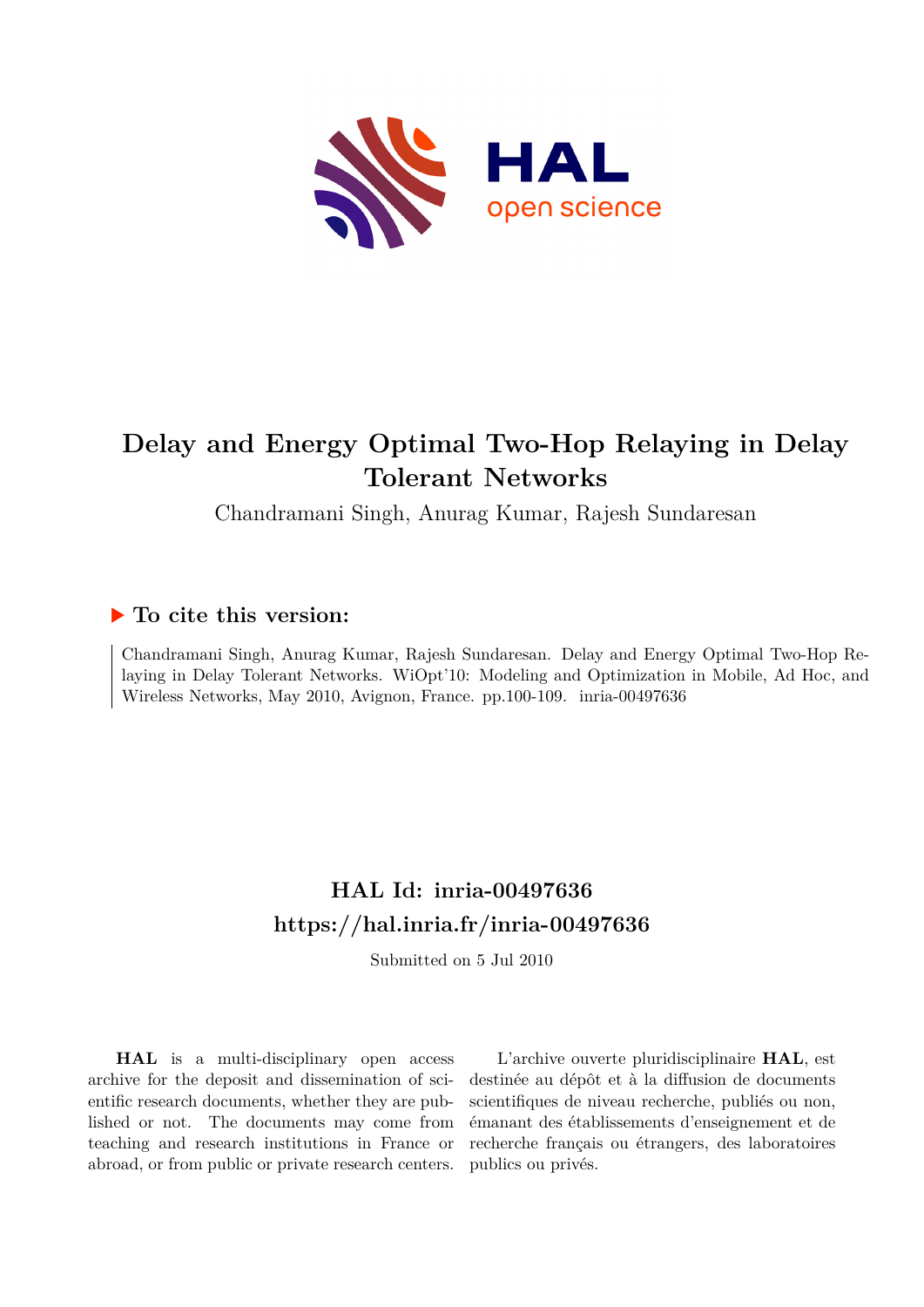# Delay and Energy Optimal Two-Hop Relaying in Delay Tolerant Networks

Chandramani Singh, Anurag Kumar, Rajesh Sundaresan Department of Electrical Communication Engineering Indian Institute of Science Bangalore 560012, India Email: {chandra, anurag, rajeshs}@ece.iisc.ernet.in

*Abstract***—We study the trade-off between delivery delay and energy consumption in delay tolerant mobile wireless networks that use two-hop relaying. The source may not have perfect knowledge of the delivery status at every instant. We formulate the problem as a stochastic control problem with partial information, and study structural properties of the optimal policy. We also propose a simple suboptimal policy. We then compare the performance of the suboptimal policy against that of the optimal control with perfect information. These are bounds on the performance of the proposed policy with partial information. Several other related open loop policies are also compared with these bounds.**

#### I. INTRODUCTION

During the last few years, there has been a growing interest in *delay tolerant networks* (DTNs) [6]. DTNs are sparse wireless ad hoc networks with highly mobile nodes. In these networks, the link between two nodes is up when these are within each other's transmission range, and is down otherwise. In particular, there is no complete route between a source and its destination, most of the time.

In such networks, a common technique to improve packet delivery delay is to disseminate the packet to multiple nodes in the network. In particular, any node that has the packet copies it to another node arriving within its communication range provided the receiving node does not already have the packet. The new node also buffers the packet and acts in the same way. The destination receives the packet when it meets any of the nodes carrying the packet. This "store-carry-forward" paradigm is referred to as *epidemic routing* [14]. Epidemic routing reduces the delivery delay at the cost of inefficient use of network resources such as buffer space, bandwidth and node energy. A variation of epidemic routing that exploits the trade-off between delivery delay and resource consumption is *two-hop relaying* [8]. The source copies the packet to any node that it encounters, and that does not yet have a copy of the packet, but the relays are allowed to transmit the packet only to the destination.

These protocols need to be combined with a so-called "recovery process" that deletes copies of the packet at the nodes carrying it, following its successful delivery to the destination. The packet is deleted to free the buffer and prevent the node from copying it to another node that it meets. On the other hand, a node retains "packet delivered" information in the form of an *anti-packet* that prevents it from accepting

another copy of the same packet. Haas and Small [9] suggest the following recovery schemes.

- *immune:* An anti-packet is created at a node only after it meets the destination (and delivers the packet, if the destination did not receive it before).
- *immune\_tx:* A node carrying an anti-packet transmits it to another node that is carrying the associated obsolete packet to let that node know of packet delivery.
- *vaccine:* A node carrying an anti-packet forwards it to all other nodes.

In this work we focus on a scenario where a packet needs to be delivered from a source to a destination, over a DTN. There are also other nodes that can work as potential relays. All nodes are mobile. However, relays do not interact with each other. The two-hop relaying protocol is employed. At each meeting with a relay that does not have a copy of the packet, the source has the option of either copying or not copying. When the destination meets the source or a relay that carries the packet, then the packet is delivered. We assume an enhanced version of "immune" recovery scheme in which the source can know of packet delivery via meeting either the destination or a relay with the anti-packet. Copying the packet to relays incurs a transmission cost, but on the other hand increases the number of carriers of the packet, leading to faster delivery. We focus on the problem of optimal control of relaying. Note that copying results in wastage of resources if the packet is already delivered to the destination. However, knowledge of packet delivery is constrained by the same limited connectivity that constrains packet delivery. In such a scenario, the source's decision depends upon its belief about the status of delivery. The source updates its belief continuously with time, and also after each meeting with another node. We formulate the problem as a *partially observable Markov decision process* (POMDP) [4], and characterize the optimal policy. We also propose a simple suboptimal policy.

**Related work:** Groenevelt et al. [7] model epidemic relaying and two-hop relaying using Markov chains, and derive the average delay and number of copies generated until the time of delivery. Hanbali et al. [10] extend the analysis of two-hop relaying to the case where there is an exponential *time-to-live* timer at each relay. They also consider a limit on the maximum number of transmissions by the source. Zhang et al. [16]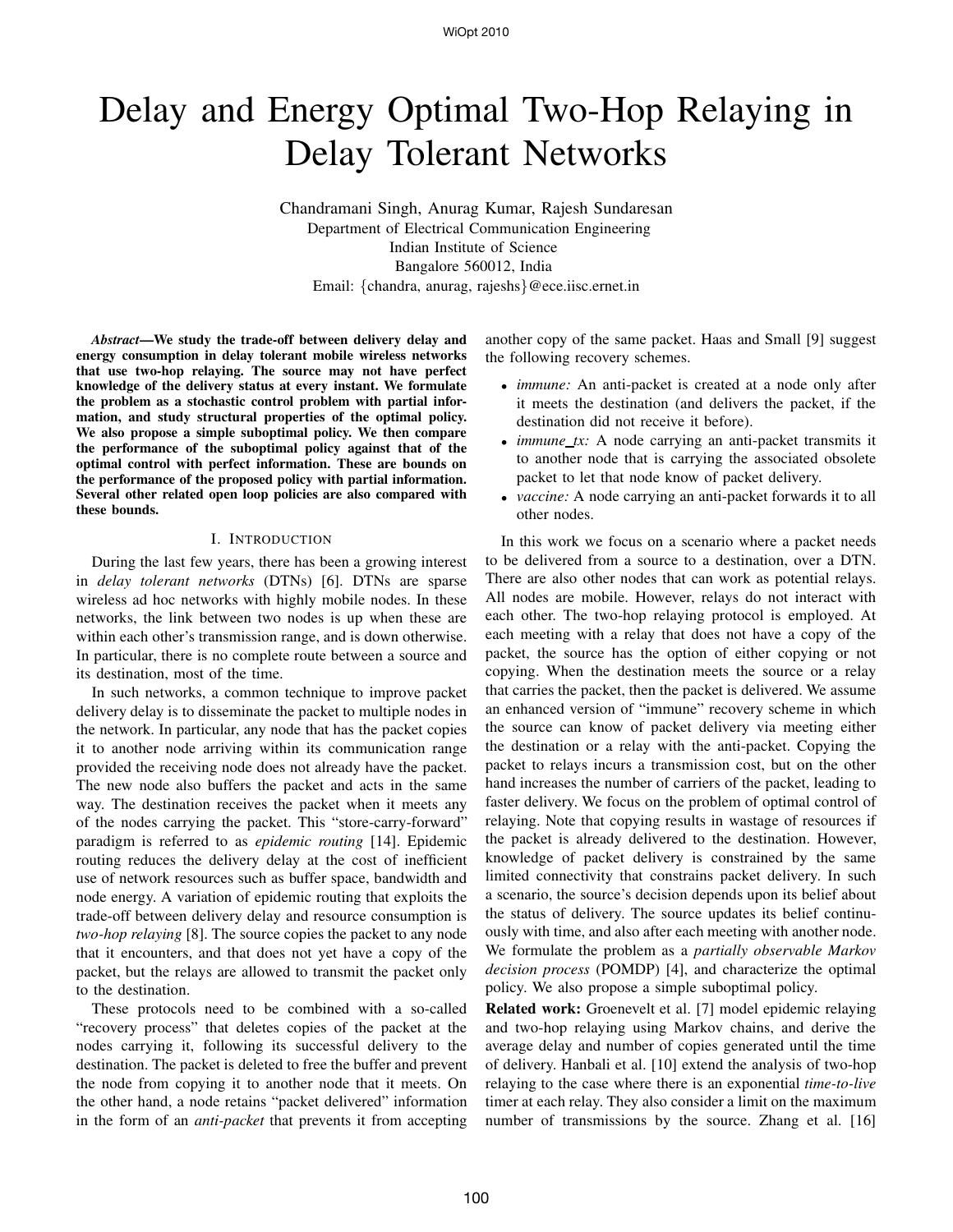develop a unified framework based on ordinary differential equations to study epidemic routing and its variants. Their models incorporate various recovery schemes as well.

Altman et al. [2] address the optimal relaying problem for a class of *monotone relay strategies* which includes epidemic relaying and two-hop relaying. In particular, they derive *static* and *dynamic* relaying policies. Altman et al. [3] consider optimal discrete-time two-hop relaying. They also employ stochastic approximation to facilitate online estimation of network parameters. In another paper, Altman et al. [1] consider a scenario where active nodes in the network continuously spend energy while *beaconing*. Their paper studies the joint problem of node activation and transmission power control. All these works use fluid approximations to model DTNs and study only open loop controls. Consequently, none of them incorporates the effect of recovery schemes on network performance.

To our knowledge, the only work to have studied closed loop control of optimal relaying in DTNs, is Neglia and Zhang [12]: the optimal policy is a threshold on the number of copies in the network. They demonstrate that open loop policies are indeed inefficient. However, they assume that all the nodes know the number of copies in the network at all times. Moreover, they are informed instantaneously if the destination has received the packet. Thus the performance reported in [12] is a lower bound for the cost in a real system. One simplification due to the assumption of complete information is that the recovery scheme is immaterial.

**Our Contributions:** We formulate the controlled forwarding problem as a POMDP (Section III), and derive monotonicity results for the value function (Theorem 3.1) and the optimal policy (Theorem 3.2). Next we study a modified control problem that explicitly gives a suboptimal policy for the original problem (Theorem 4.1). Numerical results show that the suboptimal control performs close to optimal control with complete information, and outperforms the open loop control.

#### II. SYSTEM MODEL

We consider a set of  $N + 1$  mobile nodes. These include a source, a destination and  $N - 1$  other nodes that act as relays. At  $t = 0$ , *a single packet* is generated at the source node and is destined to the destination node. Let  $\mathcal{N} = \{1, 2, \ldots, N - 1\}$  be the indexed set of relays. The index of the destination node is N. Two nodes may communicate only when they come within transmission range of each other, i.e., at the so called *meeting instants*.

As is customary in this field (see e.g., [9], [16]), the terminology relating to the spread of infectious diseases is used to describe the state of a node. A relay is *susceptible* until it receives a copy of the packet from the source. A node with a copy of the packet is said to be *infected*. Once a relay delivers the packet to the destination or comes to know of the packet delivery by some means, it deletes the packet from its own buffer. Such a relay is said to have *recovered*.

*1) Mobility Model:* We model the point process of the meeting instants between pairs of nodes as independent Poisson point processes, each with rate  $\lambda$ . Groenevelt et al. [7]

validate this model for common mobility models, e.g., random walker, random direction and random waypoint. In particular, they establish its accuracy under the assumptions of small communication range and sufficiently high speed of nodes.

*2) Energy model:* We assume that that each transmission incurs a unit energy expenditure at the transmitter.

*3) Routing Protocol:* As stated before, the two-hop relay protocol is assumed. We also assume an enhanced version of "immune" recovery scheme in which the source can know of packet delivery either via meeting the destination or a relay with the anti-packet. Transmissions between two nodes are assumed to be instantaneous.

#### III. THE OPTIMAL FORWARDING PROBLEM

At each meeting epoch with a susceptible relay, the source needs to decide whether to copy the packet or not. Copying the packet incurs unit cost, but promotes early delivery of the packet to the destination. Thus, there is a trade-off, and we wish to determine the optimal copying policy of the source. The objective is to minimize

$$
\mathbb{E}\{\mathcal{T}_d + \eta \mathcal{E}_c\},\tag{1}
$$

where  $T_d$  is the delay in delivery of the packet to the destination,  $\mathcal{E}_c$  is the total energy consumption due to transmissions of copies of the packet, and  $\eta$  is the parameter that relates energy consumption to delay. Varying  $\eta$  facilitates studying the trade-off between the above two quantities.

#### *A. The MDP Formulation*

Let  $T_k, k = 1, 2, \ldots$  denote the meeting epochs of the source node with other (destination or relay) nodes;  $T_0 := 0$ . Thus  $T_k, k = 1, 2, \ldots$  are obtained as the superposition of N independent Poisson processes, each of rate  $\lambda$ , and hence are the points of a rate  $N\lambda$  Poisson process.

Let  $\mathcal{M}(t)$  be the set of relays that received copies of the packet in  $[0, t]$ , i.e., are either infected or recovered, and  $\mathcal{R}(t)$  be the set of recovered relays at time t. We use  $\mathcal{M}_k$ and  $\mathcal{R}_k$  to mean  $\mathcal{M}(T_k-)$  and  $\mathcal{R}(T_k-)$  respectively. We also define  $M_k := |\mathcal{M}_k|$ , and  $R_k := |\mathcal{R}_k|$ . Without any loss of generality we assume that  $\mathcal{M}_k = \{1, \ldots, M_k\}$  whenever it is nonempty. Then  $M_k$  suffices to describe the set  $\mathcal{M}_k$ . Let  $I_k$  and  $S_k$  describe respectively, the index and the state of the relay that the source meets at  $T_k$ ;  $I_k \in \{1, \ldots, N\}$ , and  $S_k \in \mathcal{S} := \{s, i, r, d\}$  where  $s, i, r$  stand for susceptible, infected, and recovered relays respectively and  $d$  stands for the destination.

The state of the system at meeting epoch  $T_k$  is given by the tuple

$$
\bar{X}_k := (M_k, \mathcal{R}_k, S_k).
$$

Let us also introduce a terminal state  $\tau$ ; the system enters  $\tau$ when the source meets either a recovered node or the destination. We also define  $\overline{N} := \{0, 1, 2, \ldots, N - 1\}$ . The state space then is a subset of  $(\bar{\mathcal{N}} \times 2^{\mathcal{N}} \times \mathcal{S}) \cup {\tau}$ . In particular the system never encounters the set of states  $\{(M_k, \mathcal{R}_k, S_k) : S_k \in \{r, d\}\},\$ and  $\mathcal{R}_k \subset \{1, \ldots, M_k\}.$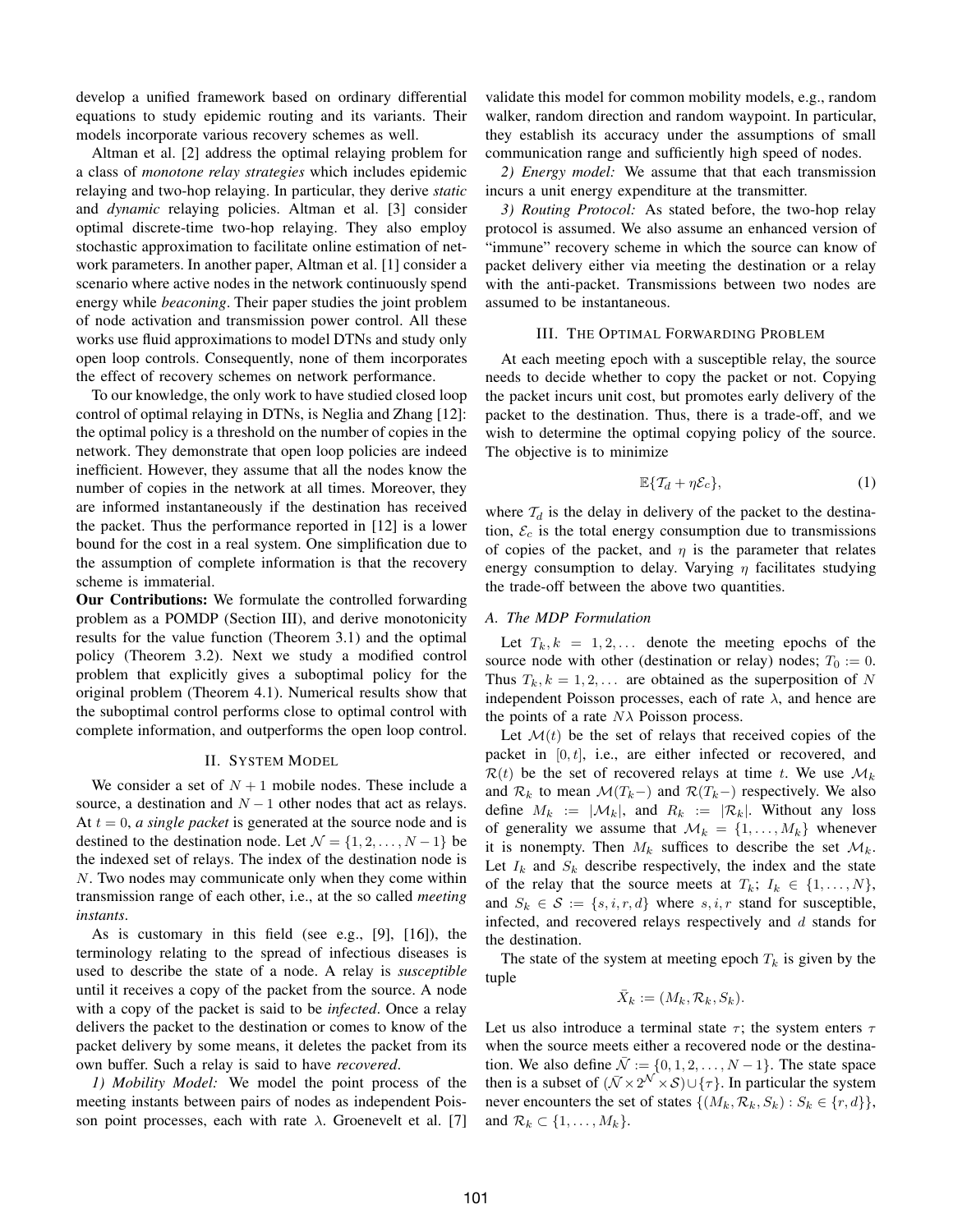The control space is  $U \in \{0, 1\}$ , where 1 is for *copy* and 0 is for *do not copy*. Let  $U_k$  be the action of the source node at meeting epoch  $T_k$ ,  $k = 1, 2, \ldots$ .

Define  $\Delta_k := T_k - T_{k-1}$ . Thus  $\Delta_k$  is exponentially distributed with parameter  $N\lambda$ . To take into account the random meetings between relays and the destination during  $\Delta_k$ , we define another random variable  $Z_k := (D_k, \mathcal{V}_k)$ .  $D_k$  is the minimum of  $\Delta_k$  and the packet delivery delay beginning from  $T_{k-1}$ , and thus is 0 if  $R_{k-1} > 0$ .  $\mathcal{V}_k$ , on the other hand, is the set of relays that recover during  $[T_{k-1}, T_k)$ . The above embedding convention is shown in Figure 1. We treat the tuple



Fig. 1. Diagram showing the embedding convention.

 $(\Delta_{k+1}, Z_{k+1}, I_{k+1}, S_{k+1})$  as the random disturbance at epoch  $T_k$ ; this along with the state  $\bar{X}_k$  and the action  $U_k$  determines the single stage cost and the next state as given below. While  $\Delta_{k+1}$  and  $I_{k+1}$  are clearly independent of the current state and the action, distributions of  $Z_{k+1}$  and  $S_{k+1}$  depend on  $\bar{X}_k, U_k$ and  $\Delta_{k+1}$ .

*1) Transition structure:* From the description of the system model,

$$
\bar X_{k+1}=\tau, \text{ if } S_{k+1}\in \{r,d\}.
$$

Let us define  $C_k = U_k \mathbb{1}_{\{S_k = s\}}$ , i.e.,  $C_k = 1$  if and only if a copy is actually made. Then, for  $t \in [T_k, T_{k+1}), \mathcal{M}(t) =$  $\mathcal{M}_k \cup \{I_k\}$  if  $C_k = 1$  and remains unchanged otherwise.<sup>1</sup> In particular,

$$
M_{k+1} = M_k + C_k. \tag{2}
$$

Also,

$$
\mathcal{R}_{k+1} = \mathcal{R}_k \cup \mathcal{V}_{k+1},\tag{3}
$$

and  $S_{k+1}$  is a component in the random disturbance. All these show that the next state is indeed a function of the current state, the current action and the current disturbance.

*2) Cost Structure:* The single stage cost is given by

$$
\bar{g}(\bar{X}_k, U_k, \Delta_{k+1}, Z_{k+1}, I_{k+1}, S_{k+1}) = \eta C_k + D_{k+1}.
$$

The two terms in the right hand side account for energy consumption and delivery delay respectively. The terminal cost  $\bar{g}(\tau ) = 0.$ 

#### *B. The POMDP Formulation*

In reality, knowledge of packet delivery to destination, and hence of  $\mathcal{R}(t)$ , is constrained by the same limited connectivity that constrains packet delivery. Hence we develop the problem in a *partially observable Markov decision process* (POMDP) framework. At the kth meeting epoch, the source has access to observation ( $\Delta_k$ ,  $I_k$ ,  $S_k$ ). Let us denote by  $H_k$  the information available to the controller at epoch  $T_k$ . We have

$$
H_k = (\Delta_1, \ldots, \Delta_k, I_1, \ldots, I_k, S_1, \ldots, S_k, U_1, \ldots, U_{k-1}),
$$

where  $\Delta_1 = T_1$ . Clearly,

$$
H_{k+1} = (H_k, U_k, \Delta_{k+1}, I_{k+1}, S_{k+1}), \ k = 0, 1, \dots
$$

We also define the partial history

$$
H_{(k+1)-} = (H_k, U_k, \Delta_{k+1}).
$$

Considering a new system with state  $H_k$  at epoch  $T_k$ , we thus get a *completely observable Markov decision process* (COMDP) equivalent of the original POMDP. Following the discussion in [4, Section 5.4], we can make the routine conclusion that  $(M_k, P(\mathcal{R}_k|H_k), S_k)$  are sufficient statistics for the POMDP problem, where  $P(\mathcal{R}_k|H_k)$  is the probability that the subset  $\mathcal{R}_k$  of  $\{1, \ldots, M_k\}$  has recovered. Note that  $M_k$  is known to the source,  $S_k$  is observed, and the only part of state  $\bar{X}_k$  that is not observable is  $\mathcal{R}_k$ . The lack of interaction between relays in our model implies the tremendous simplification that the recovery processes of relays are independent, i.e., if we define vector  $\Psi_k$  as  $\Psi_{k,j}$  := 1 – P(the state of relay j is  $r|H_k$ ), then

$$
P(\mathcal{R}_k|H_k) = \prod_{j \in \mathcal{R}_k} (1 - \Psi_{k,j}) \prod_{j \notin \mathcal{R}_k} \Psi_{k,j}.
$$

Hence we formulate a new COMDP whose state at epoch  $T_k$  is  $X_k = (M_k, \Psi_k, S_k)$ . As before the system enters the terminal state  $\tau$  when the source meets either a recovered relay or the destination. The state space now is a subset of  $(\bar{N} \times [0, 1]^N \times$ S)  $\cup$  { $\tau$ }. In particular  $\Psi_k \in \Theta(M_k)$  where  $\Theta(M) := {\Psi \in \Theta(M)}$  $[0, 1]^N : \Psi_i = 1$  for all  $j > M$ , and  $S_k \in \{s, i\}$  as before.

*1) Transition Structure:* Clearly

$$
X_{k+1} = \tau, \text{ if } S_{k+1} \in \{r, d\}.
$$

If  $S_{k+1} \in \{s, i\}$ , the controlled Markov process evolves as follows.  $M_{k+1}$  is obtained according to (2). In the interval  $[T_k, T_{k+1}), \mathcal{R}(t)$  is a pure birth continuous time Markov chain, whose evolution is governed by the mobility of infected nodes and the destination. In particular, the conditional distributions of relays' states at  $t = T_{(k+1)}$ , denoted by vector  $\Psi_{(k+1)}$ , are obtained as

$$
\Psi_{(k+1)-,j} = 1 - P(\text{the state of relay } j \text{ is } r | H_{(k+1)-})
$$
\n
$$
= \begin{cases} \Psi_{k,j} \exp(-\lambda \Delta_{k+1}) & \text{if } j \in \mathcal{M}_{k+1}, \\ 1 & \text{otherwise.} \end{cases}
$$

Finally,  $\Psi_{(k+1)-}$  is updated immediately after observing  $I_{k+1}$ and  $S_{k+1}$  as follows. For  $I_{k+1} = j$ ,  $S_{k+1} \in \{s, i\}$ ,

$$
\Psi_{k+1,l} = \begin{cases} 1 & \text{if } l = j, \\ \Psi_{(k+1)-,l} & \text{otherwise.} \end{cases}
$$

<sup>&</sup>lt;sup>1</sup>Again a reindexing of nodes makes  $\mathcal{M}_k \cup \{I_k\} = \{1, \ldots, M_k + 1\}.$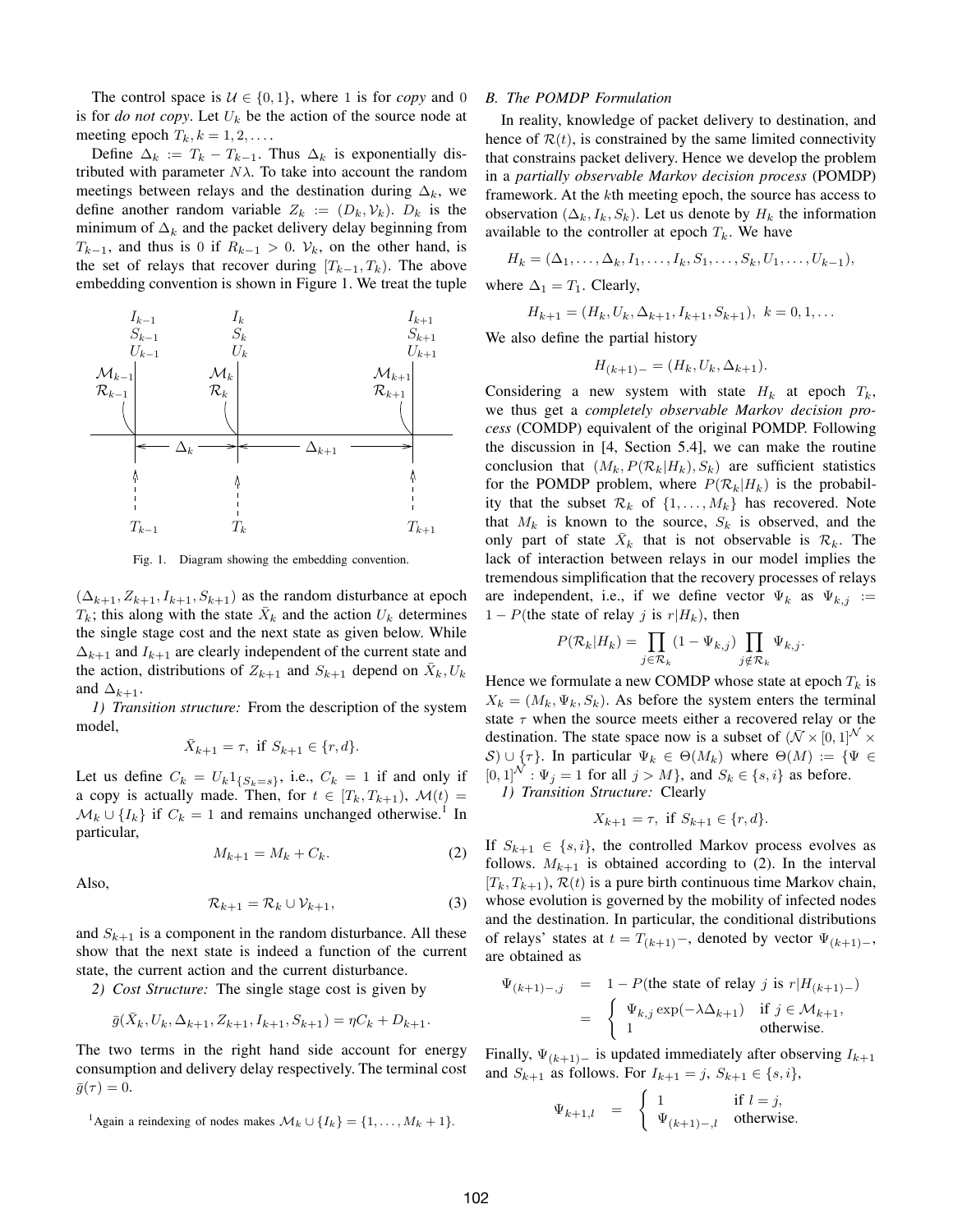$$
J(X)
$$
\n
$$
= \min \Big\{ \frac{\prod_{j \in \mathcal{N}} \Psi_j}{(M+N)\lambda} + \mathbb{E}_{\Delta'} \Big\{ P(I' \notin \mathcal{M}|X, 0, \Delta') J(M, \Psi^M, s) + \sum_{j \in \mathcal{M}} P(I' = j, S' = i|X, 0, \Delta') J(M, \Psi^{M,j}, i) \Big\},
$$
\n
$$
\eta C + \frac{\prod_{j \in \mathcal{N}} \Psi_j}{(M+C+N)\lambda} + \mathbb{E}_{\Delta'} \Big\{ P(I' \notin \mathcal{M} \cup \mathcal{C}|X, 1, \Delta') J(M+C, \Psi^{M+C}, s) + \sum_{j \in \mathcal{M} \cup \mathcal{C}} P(I' = j, S' = i|X, 1, \Delta') J(M+C, \Psi^{M+C,j}, i) \Big\},
$$
\n
$$
= \min \Big\{ \frac{\prod_{j \in \mathcal{N}} \Psi_j}{(M+N)\lambda} + \mathbb{E}_{\Delta'} \Big\{ \frac{N-1-M}{N} J(M, \Psi^M, s) + \sum_{j \in \mathcal{M}} \frac{\Psi_j^M}{N} J(M, \Psi^{M,j}, i) \Big\},
$$
\n
$$
\eta C + \frac{\prod_{j \in \mathcal{N}} \Psi_j}{(M+C+N)\lambda} + \mathbb{E}_{\Delta'} \Big\{ \frac{N-1-M-C}{N} J(M+C, \Psi^{M+C}, s) + \sum_{j \in \mathcal{M} \cup \mathcal{C}} \frac{\Psi_j^{M+C}}{N} J(M+C, \Psi^{M+C,j}, i) \Big\} \Big\}. (4)
$$

We define mappings  $\Gamma$  and  $\Upsilon$  that effect these transitions, i.e.,

$$
\Psi_{(k+1)-} = \Gamma(\Psi_k, M_{k+1}, \Delta_{k+1}),
$$
  
\n
$$
\Psi_{k+1} = \Upsilon(\Psi_{(k+1)-}, I_{k+1}, S_{k+1}) \text{ if } S_{k+1} \in \{s, i\}.
$$

*2) Cost Structure:* The single stage cost for the above formulated COMDP will be

$$
\mathbb{E}_{\mathcal{R}_k, Z_{k+1}} \{ \bar{g}(M_k, \mathcal{R}_k, S_k, U_k, \Delta_{k+1}, Z_{k+1}, I_{k+1}, S_{k+1}) | H_k, U_k \}
$$
  
= 
$$
\mathbb{E}_{\mathcal{R}_k, Z_{k+1}} \{ \eta C_k + D_{k+1} | H_k, U_k \},
$$

where the subscripts denote the unobserved random variables over which expectation is taken. Taking expectation with respect to the observables  $(\Delta_{k+1}, I_{k+1}, S_{k+1})$ , the expected single stage cost

$$
g(M_k, \Psi_k, S_k, U_k)
$$
  
=  $\mathbb{E}_{\Delta_{k+1}, I_{k+1}, S_{k+1}} \Big\{ \mathbb{E}_{\mathcal{R}_k, Z_{k+1}} \{ \eta C_k + D_{k+1} | H_k, U_k \} \Big\}$   
=  $\eta C_k + P(\mathcal{R}_k = \emptyset | H_k)$   
 $\mathbb{E}_{\Delta_{k+1}, I_{k+1}, S_{k+1}} \Big\{ \mathbb{E}_{Z_{k+1}} \{ D_{k+1} | M_k, \mathcal{R}_k = \emptyset, S_k, U_k \} \Big\}$   
=  $\eta C_k + \Big( \prod_{j \in \mathcal{N}} \Psi_{k,j} \Big) \mathbb{E}_{\Delta_{k+1}} \Big\{ \frac{1 - \exp(-(M_k + C_k) \lambda \Delta_{k+1})}{(M_k + C_k) \lambda} \Big\}$   
=  $\eta C_k + \frac{\prod_{j \in \mathcal{N}} \Psi_{k,j}}{(M_k + C_k + N) \lambda}.$ 

This expression has a simple form: there is an energy cost of  $\eta$ if the packet is copied to the relay; with probability  $\prod_{j \in \mathcal{N}} \Psi_j$ the source's belief is that the destination has not yet received the packet, and in this case the contribution to the delivery delay in the next stage of the COMDP is the minimum of two independent exponentially distributed random variables, one with rate  $(M_k + C_k)\lambda$  and the other with rate N $\lambda$ .

*3) Policies:* A policy  $\pi$  is a sequence of mappings  $\{u_k^{\pi}, k = \}$ 1, 2, ... }, where  $u_k^{\pi}: (\bar{\mathcal{N}} \times [0,1]^{\mathcal{N}} \times \mathcal{S}) \cup {\tau}$   $\rightarrow \mathcal{U}$ . The cost function of an admissible policy  $\pi$  for initial state  $X = (M, \Psi, S)$ is

$$
J^{\pi}(X) = \lim_{K \to \infty} \sum_{k=1}^{K} \mathbb{E}\Big\{g(X_k, u_k^{\pi}(X_k)) \big| X_1 = X\Big\}.
$$

Let  $\Pi$  be the set of all admissible policies. Then the optimal cost function is defined as

$$
J(X) = \min_{\pi \in \Pi} J^{\pi}(X).
$$

A policy  $\pi$  is called stationary if  $u_k^{\pi}$  are identical, say u, for all  $k$ . For brevity we refer to it as the stationary policy  $u$ . A stationary policy  $u^* \equiv \{u^*, u^*, \dots\}$  is optimal if  $J^{u^*}(X) =$  $J(X)$  for all states X.

#### *C. Optimal Policy*

Since the cost function  $g$  takes nonnegative values for all possible values of its arguments, Proposition 1.1 in [5, Chapter 3] implies that, optimal cost function will satisfy the following Bellman equation. For  $X = (M, \Psi, S)$ ,

$$
J(X) = \min_{u \in \{0,1\}} \left[ g(X, u) + \mathbb{E}_{\Delta', I', S'} \left\{ J(X'|X, u, \Delta', I', S') \right\} \right].
$$

Here  $(\Delta', I', S')$  denote the random disturbance and X' denotes the next state.  $X'$  is determined by the transition structure described above. In the following, we also use notations:

$$
\begin{array}{rcl}\n\Psi^M & = & \Gamma(\Psi, M, \Delta'), \\
\text{and } \Psi^{M,j} & = & \Upsilon(\Psi^M, j, i), \text{ for all } M, j,\n\end{array}
$$

where superscript M shows dependence on the number of nodes carrying the packet. Moreover,  $M \cup C$  is used to denote the set  $\{1, \ldots, M+C\}$ . Thus the Bellman equation is expanded as in (4) above. The value iteration algorithm can be written as follows

$$
J_0(M, \Psi, S) = 0, S \in \{s, i\};
$$
  
for  $k = 1, 2, ...$  (5a)

$$
J_k(M, \Psi, s) = \min\{A_k(M, \Psi), \eta + A_k(M + 1, \Psi)\}, (5b)
$$
  

$$
J_k(M, \Psi, i) = A_k(M, \Psi),
$$
 (5c)

where,

$$
A_k(M, \Psi) = \frac{\prod_{j \in \mathcal{N}} \Psi_j}{(M + N)\lambda} + \mathbb{E}_{\Delta'} \left\{ \frac{N - 1 - M}{N} J_{k-1}(M, \Psi^M, s) + \sum_{j \in \mathcal{M}} \frac{\Psi_j^M}{N} J_{k-1}(M, \Psi^{M,j}, i) \right\}.
$$
 (6)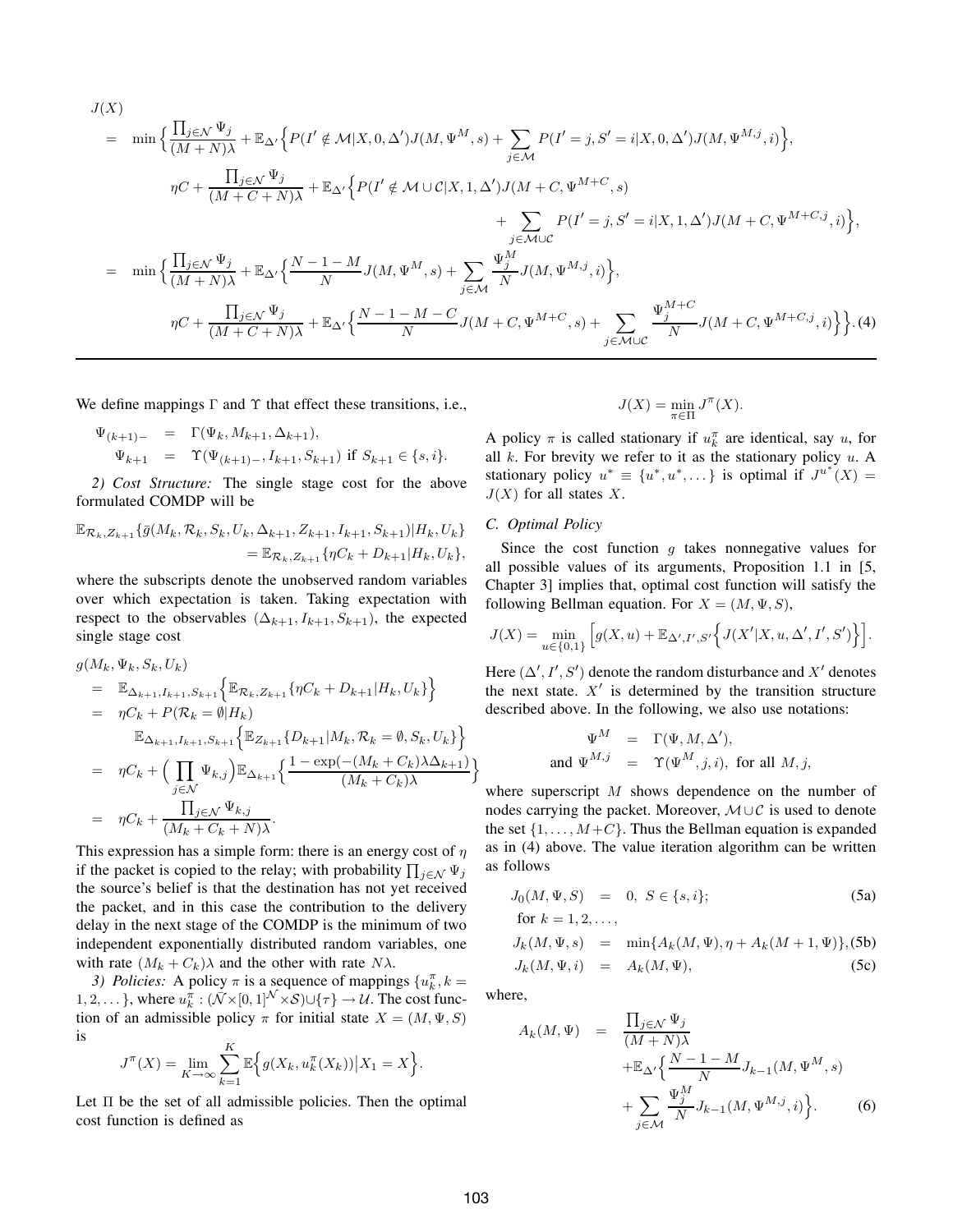Again, since the cost function always assumes nonnegative values and the action space is finite, Proposition 1.6 in [5, Chapter 3] implies that  $J_k(M, \Phi, S) \to J(M, \Phi, S)$  as  $k \to$  $\infty$ . Furthermore, a stationary policy  $u^*$  is optimal if and only if, for all  $X$ ,  $u^*(X)$  attains minimum in the above Bellman equation (see Proposition 1.3 in [5, Chapter 3]).<sup>2</sup>

*Remarks 3.1:* Recall that at the first decision instant  $T_1$ ,  $X_1$ is  $X^o := (0, (1, \ldots, 1), s)$  if the source meets any of the relays and  $\tau$  if it meets the destination. The objective function (1) can then be restated as

$$
\min_{\pi \in \Pi} \mathbb{E}^{\pi} \{ \mathcal{T}_d + \eta \mathcal{E}_c \} = \frac{1}{N\lambda} + \frac{N-1}{N} \min_{\pi \in \Pi} J^{\pi}(X^o) + \eta, \tag{7}
$$

where the superscript  $\pi$  shows dependence on the underlying policy. In the right hand side,  $\frac{1}{N\lambda}$  is the average delay until the first meeting, and  $\eta$  is the cost of copying to the destination; these have to be borne under any policy.

**The constrained problem:** Often we aim at optimizing the delivery performance given a constraint on the expected energy consumption (e.g., see[1], [2], [3]). The constrained version of  $(7)$  is

$$
\min_{\pi \in \Pi} \qquad \mathbb{E}^{\pi} \{ \mathcal{T}_d \},
$$
\n
$$
\text{s. t.} \qquad \mathbb{E}^{\pi} \{ \mathcal{E}_c \} \le \epsilon
$$

For any  $\eta > 0$ , let  $\pi(\eta)$  be the optimal solution of (7). Further assume that for a given  $\epsilon$  in the constrained problem, there is an  $\eta_{\epsilon}$  such that  $\mathbb{E}^{\pi(\eta_{\epsilon})}\{\mathcal{E}_{c}\} = \epsilon$ . Then  $\pi(\eta_{\epsilon})$  is optimal for the constrained problem as well.

#### *D. Properties of the Optimal Control*

We now describe some properties of the optimal policy. We start with defining the following partial order on  $[0, 1]^N$ .

*Definition 3.1:* For  $\Psi^1, \Psi^2 \in [0, 1]^{\mathcal{N}}, \Psi^1 \ge \Psi^2$  if and only if  $\Psi_k^1 \ge \Psi_k^2$  for all  $k \in \mathcal{N}$ .

In the following the monotonicity properties are meant to be with respect to the above partial order.

*Lemma 3.1:* 1. If  $A_k(M, \Psi) - A_k(M + 1, \Psi)$  is increasing in  $\Psi$  for all M, so is  $J_k(M, \Psi, s) - J_k(M + 1, \Psi, s)$ .

2. If  $A_k(M, \Psi) - A_k(M + 1, \Psi)$  is decreasing in M for all  $\Psi$ , so is  $J_k(M, \Psi, s) - J_k(M + 1, \Psi, s)$ .

*Proof:* Observe that

$$
J_k(M, \Psi, s) - J_k(M + 1, \Psi, s)
$$
  
=  $J_k(M, \Psi, s) - A_k(M + 1, \Psi)$   
+  $A_k(M + 1, \Psi) - J_k(M + 1, \Psi, s)$   
=  $\min\{A_k(M, \Psi) - A_k(M + 1, \Psi), \eta\}$   
+  $\max\{0, A_k(M + 1, \Psi) - A_k(M + 2, \Psi) - \eta\},$ 

from which part 1 as well as part 2 directly follow.

*Lemma 3.2:* 1. For all k and M, the mapping  $\Psi$  $A_k(M, \Psi) - A_k(M + 1, \Psi)$  is monotonically increasing on  $\Theta(M)$ .

 $2$ For the modified MDP to be defined soon in the next section, cost functions and action space spaces satisfy hypotheses of Propositions 1.1, 1.3 and 1.6 in [5, Chapter 3]. Hence we use the corresponding results wherever needed.

2. For all k and  $\Psi$ , the mapping  $M \mapsto A_k(M, \Psi) - A_k(M+1, \Psi)$ is monotonically decreasing on  $N$ .

*Proof:* 1. The validity of this claim for  $k = 1$  follows from

$$
A_1(M, \Psi) - A_1(M + 1, \Psi) = \frac{\prod_{j \in \mathcal{N}} \Psi_j}{(M + N)(M + N + 1)\lambda}
$$

.

Now assume that  $A_k(M, \Psi) - A_k(M + 1, \Psi)$  is increasing in Ψ. Then, from Lemma 3.1, part 1, the same holds true for  $J_k(M, \Psi, s) - J_k(M + 1, \Psi, s)$ . Then, using (5b) and (5c), we get

$$
A_{k+1}(M, \Psi) - A_{k+1}(M+1, \Psi)
$$
  
= 
$$
\frac{\prod_{j \in \mathcal{N}} \Psi_j}{(M+N)(M+N+1)\lambda}
$$
  
+
$$
\mathbb{E}_{\Delta} \Big\{ \frac{N-2-M}{N} \Big( J_k(M, \Psi^M, s) - J_k(M+1, \Psi^{M+1}, s) \Big)
$$
  
+
$$
\sum_{j \in \mathcal{M}} \frac{\Psi_j^M}{N} \Big( A_k(M, \Psi^{M,j}) - A_k(M+1, \Psi^{M+1,j}) \Big)
$$
  
+
$$
\frac{1}{N} \Big( J_k(M, \Psi^M, s) - \Psi_{M+1}^{M+1} A_k(M+1, \Psi^{M+1,M+1}) \Big) \Big\}
$$

where we have used the fact that  $\Psi_j^{M+1} = \Psi_j^M$  for all  $j \in \mathcal{M}$ . Using induction on  $k$  and Lemma 3.1, part 1, it can be shown that  $J_k(M, \Psi^M, s) - J_k(M+1, \Psi^{M+1}, s)$  and  $A_k(M, \Psi^{M,j}) A_k(M + 1, \Psi^{M+1,j}), j \in \mathcal{M}$  are increasing in  $\Psi$ . We omit the details here. The final term can be written as

$$
J_k(M, \Psi^M, s) - \Psi^{M+1}_{M+1} A_k(M+1, \Psi^{M+1,M+1})
$$
  
=  $J_k(M, \Psi^M, s) - \exp(-\lambda \Delta) A_k(M+1, \Psi^M)$   
=  $\min\{A_k(M, \Psi^M) - A_k(M+1, \Psi^M), \eta\}$   
+  $(1 - \exp(-\lambda \Delta)) A_k(M+1, \Psi^M).$ 

The first equality follows because  $\Psi_{M+1}^{M+1} = \exp(-\lambda \Delta)$  and  $\Psi^{M+1,M+1} = \Psi^M$  for all  $\Psi \in \Theta(M)$ . The proof of Theorem 3.1, part 1 below shows that  $\Psi \mapsto A_k(M + 1, \Psi^M)$  is increasing on  $\Theta(M)$ . From this, the monotonicity of the left hand side is easily seen. This proves the claim for  $k + 1$ .

2. This can be shown using arguments similar to those in the proof of the first part. We omit the details here.

*1) Monotonicity of the Value Function:*

*Theorem 3.1:* The value function has the following properties:

1. For all M and S,  $\Psi \mapsto J(M, \Psi, S)$  is monotonically increasing on  $\Theta(M)$ ,

2. For all  $\Psi$  and  $S$ ,  $M \mapsto J(M, \Psi, S)$  is monotonically decreasing on  $\bar{\mathcal{N}}$ ,

3. For all M and  $\Psi$ ,  $J(M, \Psi, s) \le J(M, \Psi, i)$ .

*Proof:* 1. Clearly, for all M,  $A_1(M, \Psi)$  is increasing in Ψ. From (5b) and (5c), both  $J_1(M, \Psi, s)$  and  $J_1(M, \Psi, i)$  are increasing in Ψ. Now assume that  $J_k(M, \Psi, s)$  and  $J_k(M, \Psi, i)$ are increasing in Ψ. By definition,

$$
A_{k+1}(M, \Psi) = \frac{\prod_{j \in \mathcal{N}} \Psi_j}{(M+N)\lambda} + \mathbb{E}_{\Delta} \Big\{ \frac{N-1-M}{N} J_k(M, \Psi^M, s) + \sum_{j \in \mathcal{M}} \frac{\Psi_j^M}{N} J_k(M, \Psi^{M,j}, i) \Big\}.
$$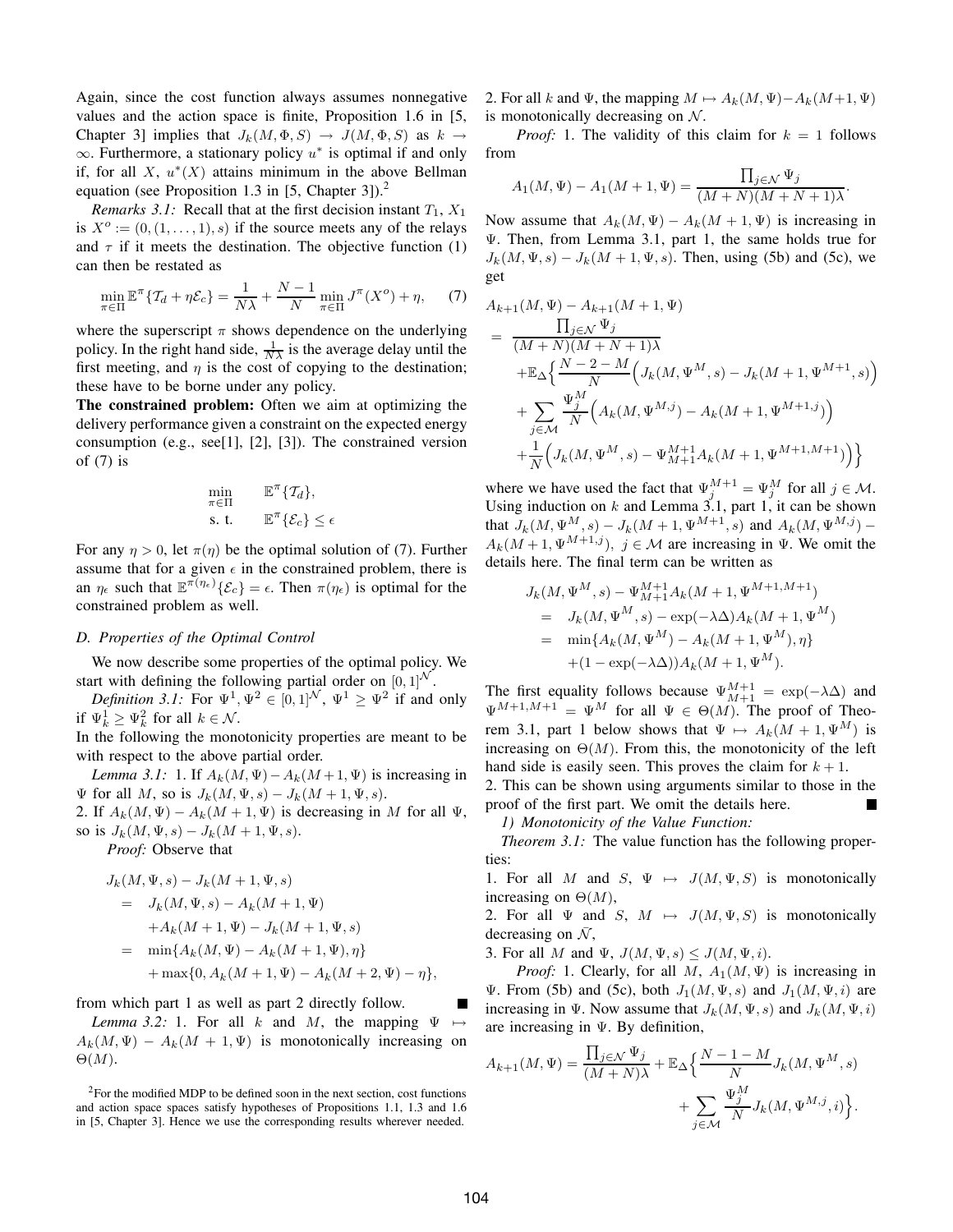Observe that  $\Gamma : [0,1]^{\mathcal{N}} \to [0,1]^{\mathcal{N}}$  and  $\Upsilon : [0,1]^{\mathcal{N}} \to [0,1]^{\mathcal{N}}$ are monotone increasing functions. Furthermore, since  $\Psi^{M,j}$ does not depend on  $\Psi_j$ ,  $\Psi_j^M J_k(M, \Psi^{M,j}, i)$  is increasing in  $\Psi_j$ . Hence, the term inside the expectation is increasing in  $\Psi$ for all  $\Delta \geq 0$ . This shows that  $A_{k+1}(M, \Psi)$  is increasing in  $\Psi$ . The claim follows by taking limits as  $k \to \infty$ .

2. It is sufficient to prove that  $M \mapsto A_k(M, \Psi)$  is monotonically decreasing on  $\overline{N}$  for all k. First assume  $M > 0$ , and consider  $\Psi^o$  such that  $\Psi^o_j = 0$  for all  $j \leq M$  and  $\Psi^o_j = 1$  otherwise. Then  $A_k(M, \Psi^o) - A_k(M + 1, \Psi^o) = 0$ . Also note that only  $\Psi \ge \Psi^o$ are of interest. For all such Ψ, from Lemma 3.2, part 1,

$$
A_k(M,\Psi)-A_k(M+1,\Psi)\geq 0, \text{ for all } k.
$$

To complete the proof we need to show that  $A_k(0, \Psi^1)$  –  $A_k(1, \Psi^1) \geq 0$ , for all k, where  $\Psi^1 := (1, \dots, 1)$  is the only element of the singleton set  $\Theta(0)$ . This can be shown using induction on  $k$ . We omit the details here.

3. From (5b) and (5c),  $J_k(M, \Psi, s) \leq J_k(M, \Psi, i)$  for all k. The claim follows by taking  $k \to \infty$ .

*2) Monotonicity of the Optimal Policy:* The following is the main theorem of this section.

*Theorem 3.2:* The optimal policy  $u^* : \bar{\mathcal{N}} \times [0,1]^{\mathcal{N}} \times \{s\} \to \mathcal{U}$ has the following properties.

1. For all  $M$ ,  $\Psi \mapsto u^*(M, \Psi, s)$  is monotonically increasing on  $\Theta(M).$ 

2. For all  $\Psi$ ,  $M \mapsto u^*(M, \Psi, s)$  is monotonically decreasing on  $\mathcal{N}.$ 

*Proof:* 1. Lemma 3.2, part 1 shows that for all M,  $A_k(M, \Psi) - A_k(M + 1, \Psi)$  is increasing in  $\Psi$ . Taking limit as  $k \to \infty$ ,  $A(M, \Psi) - A(M + 1, \Psi)$  is increasing in  $\Psi$ . Thus for  $\Psi^1 \ge \Psi^2$ ,  $A(M, \Psi^2) \ge A(M+1, \Psi^2) + \eta$  implies  $A(M, \Psi^1) \ge A(M + 1, \Psi^1) + \eta$ , i.e.,  $u^*(M, \Psi^2, s) = 1$  implies  $u^*(M, \Psi^1, s) = 1$ . This proves the claim.

2. We use Lemma 3.2, part 2 here, and the arguments are similar to those in the proof of the first part.

Hence, for every belief vector  $\Psi$ , there exists a threshold on the number of copies: the source stops copying once the number of copies reaches this threshold. Moreover, the threshold increases with Ψ.

**Monotonicity with respect to MLR ordering:** In POMDP literature, under various constraints, monotonicity of the optimal policy with respect to *monotone likelihood ratio* (MLR) ordering has been shown (see [11], [13]). To define the MLR order over the space of probability mass functions, the underlying state space should be completely ordered. In our case,  $2^{\mathcal{N}}$  is not completely ordered. However, we consider a partial order (determined by *set inclusion*) on  $2^N$ , and introduce the notion of *generalized monotone likelihood ratio* (GMLR), denoted as  $\geq_{gr}$ , and defined as follows.

*Definition 3.2:* For  $\Phi^1, \Phi^2 \in \mathcal{P}(2^{\mathcal{N}}), \Phi^1 \geq_{gr} \Phi^2$  if

$$
\Phi^1(\mathcal{R}_1)\Phi^2(\mathcal{R}_2)\geq \Phi^1(\mathcal{R}_2)\Phi^2(\mathcal{R}_1)
$$

for all  $\mathcal{R}_1 \supseteq \mathcal{R}_2$ ,  $\mathcal{R}_1, \mathcal{R}_2 \in 2^{\mathcal{N}}$ .

Now, let  $\Psi^1, \Psi^2 \in [0, 1]^{\mathcal{N}}$  be as defined in Section III-B. They will induce probability mass functions,  $\Phi^1, \Phi^2 \in \mathcal{P}(2^{\mathcal{N}})$ , on the sets of recovered relays.  $\Psi^i$  and  $\Phi^i$  are related as

$$
\Phi^{i}(\mathcal{R}) = \prod_{j \in \mathcal{R}} (1 - \Psi_{j}^{i}) \prod_{j \notin \mathcal{R}} \Psi_{j}^{i}, \ i = 1, 2. \tag{8}
$$

The following result is an easy observation.

*Proposition 3.1*:  $\Psi^1 \leq \Psi^2 \Longleftrightarrow \Phi^1 \geq_{gr} \Phi^2$ .

*Proof:* See Appendix A.

(8) allows as to map the set of states  $\overline{\mathcal{N}} \times [0, 1]^{\mathcal{N}} \times \mathcal{S}$  to another set  $\bar{\mathcal{N}} \times \mathcal{P}(2^{\mathcal{N}}) \times \mathcal{S}$ . The optimal policy  $u^*(M, \Psi, S)$  can also be mapped to a policy  $\tilde{u}^*(M, \Phi, S)$  defined over the latter set as  $\tilde{u}^*(M, \Phi, S) = u^*(M, \Psi, S)$  where  $\Phi$  and  $\Psi$  are related as in (8). Then we have the following result.

*Corollary 3.1:*  $\tilde{u}^*(M, \cdot, s)$  is monotonically decreasing on  $(\mathcal{P}(2^{\mathcal{N}}), \geq_{qr}).$ 

#### IV. A SUBOPTIMAL CONTROL

In this section we formulate and analyze a suboptimal control problem. The idea is to replace random state transitions with the expected state transition which is similar in spirit to the one proposed by White [15]. Our approximations lead to explicit formula for a simpler policy that depends on  $\Psi$  only through the product of its components

$$
\phi := \prod_{j \in \mathcal{N}} \Psi_j,\tag{9}
$$

which is the probability that the destination has not received the packet. It can be seen that  $A_1(M, \Psi)$  depends on  $\Psi$  only through  $\phi$  (see (6)). Denote it by

$$
\hat{A}_1(M,\phi) = \frac{\phi}{(M+N)\lambda},
$$
  
and  $\hat{J}_1(M,\phi,s) = \min{\{\hat{A}_1(M,\phi), \eta + \hat{A}_1(M+1,\phi)\}}.$ 

Clearly,  $\hat{J}_1(M, \phi, s)$  is concave and increasing in  $\phi$ , and  $\hat{A}_1(M, 0) = 0$ . It can also be seen that

$$
\Psi_j^M A_1(M, \Phi^{M,j}) = \hat{A}_1(M, \phi).
$$

Let us replace  $A_k(M, \Psi)$  by another function  $\hat{A}_k(M, \phi)$  which depends on  $\Psi$  only through  $\phi$  and satisfies  $A_k(M, \Phi) \leq$  $\hat{A}_k(M, \phi)$ . Moreover,  $\hat{A}_k(M, \phi)$  is concave, increasing in  $\phi$ , and  $\hat{A}_k(M,0) = 0$ . Naturally, given  $\hat{A}_k(M,\phi)$ , we define,

$$
\hat{J}_k(M,\phi,s) = \min\{\hat{A}_k(M,\phi), \eta + \hat{A}_k(M+1,\phi)\}.
$$
 (10)

It is immediate that the above properties for  $A_k$  hold for  $\hat{J}_k(M, \phi, s)$  as well. In particular,

$$
J_k(M, \Psi, S) \le \hat{J}_k(M, \phi, S), \ S \in \{s, i\}.
$$
 (11)

All these facts trivially hold for  $k = 1$ . We next proceed to define  $\hat{A}_k(M, \phi)$  and prove the aforementioned properties inductively. So assume  $\hat{A}_k(M, \phi)$  is defined and satisfies all the above properties. Let us revisit (6), and observe that

$$
\Psi_j^M A_k(M, \Psi^{M,j}) \leq \Psi_j^M \hat{A}_k \left( M, \frac{\prod_{l \in \mathcal{N}} \Psi_l^M}{\Psi_j^M} \right) \leq \hat{A}_k(M, \prod_{l \in \mathcal{N}} \Psi_l^M)
$$

where the first inequality follows from the induction hypothesis and the last inequality follows from the hypotheses that  $\hat{A}_k(M, \phi)$  is concave in  $\phi$ , and  $\hat{A}_k(M, 0) = 0$ . We consider the right most expression as an approximation of the left most one, and define, in analogy to (6),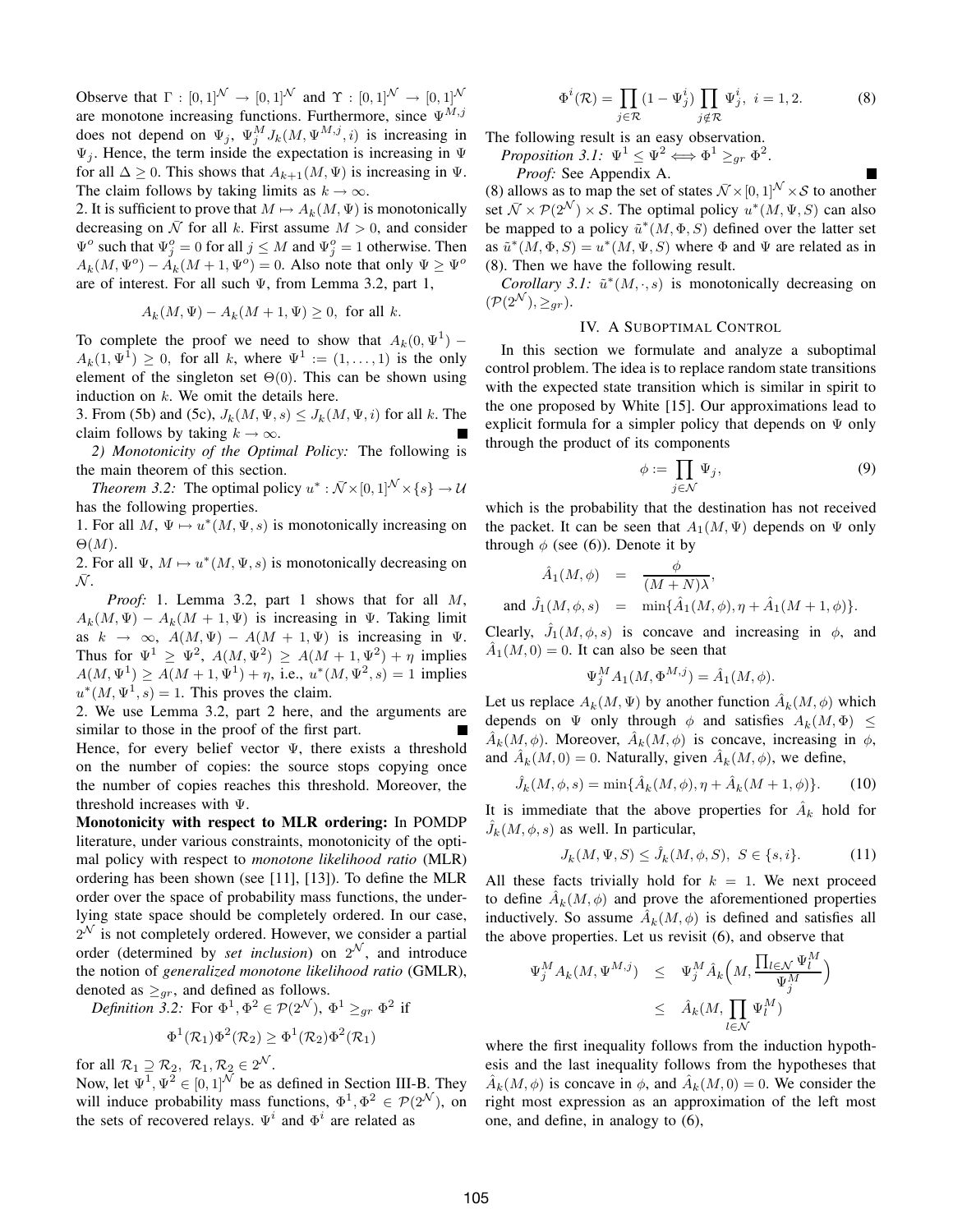$$
\hat{A}_{k+1}(M,\phi) = \frac{\phi}{(M+N)\lambda} + \mathbb{E}_{\Delta} \left\{ \frac{N-1-M}{N} \hat{J}_k(M,\phi^{(M,\Delta)},s) + \frac{M}{N} \hat{A}_k(M,\phi^{(M,\Delta)}) \right\}.
$$
 (12)

where  $\phi^{(M,\Delta)} := \phi \exp(-M\lambda\Delta)$ . The induction hypotheses imply  $A_{k+1}(M, \Psi) \leq \hat{A}_{k+1}(M, \phi)$ . Obviously,  $\hat{A}_{k+1}(M, \phi, s)$ is also concave, increasing in  $\phi$ , and  $\hat{A}_{k+1}(M,0) = 0$ . This completes the induction step.

What we have is another MDP whose state at epoch  $T_k$  is  $\hat{X_k} = (M_k, \phi_k, S_k)$ . The state space is  $(\bar{\mathcal{N}} \times [0, 1] \times \mathcal{S}) \cup {\tau}$ where  $\tau$  is the terminal state as in Section III-B. The action at epoch  $T_k$  is  $\hat{U}_k \in \mathcal{U}$  and  $C_k = \hat{U}_k \mathbb{1}_{\{S_k = s\}}$  as before. The observation tuple  $(\Delta_{k+1}, S_{k+1})$  is the random disturbance at epoch  $T_k$ . If  $S_{k+1} \in \{r, d\}$  then  $X_{k+1} = \tau$ . Transitions of  $M_k$ and  $S_k$  happen as before, and  $\phi_{k+1} = \phi_k^{(M_k, \Delta_k)}$  $k^{(M_k, \Delta_k)}$ . The expected single stage cost is

$$
\hat{g}(\hat{X}_k, U_k) = \eta C_k + \frac{\phi_k}{(M_k + C_k + N)\lambda}
$$

with  $\hat{g}(\tau) = 0$ . Policies are also defined as in Section III-B. The value iteration algorithm for this MDP is given by

$$
\label{eq:2.1} \begin{array}{rcl} \hat{J}_0(M,\phi,S) & = & 0, \ S \in \{s,i\}; \\ \text{for } k=1,2,\ldots, \\ \hat{J}_k(M,\phi,s) & = & \min\{\hat{A}_k(M,\phi),\eta+\hat{A}_k(M+1,\phi)\}, \\ \hat{J}_k(M,\phi,i) & = & \hat{A}_k(M,\phi). \end{array}
$$

where  $\hat{A}_k(M, \phi)$  is as defined in (12).

#### *A. An Optimal Policy for the Modified MDP*

Let  $\hat{J}(M, \phi, S)$  be the optimal value function, and  $\hat{u} : (\bar{N} \times \bar{S})$  $[0, 1] \times S$ ) ∪  $\{\tau\} \rightarrow U$  be the optimal policy for this MDP. We need the following lemma.

*Lemma 4.1*: For all k and M,  $\hat{A}_k(M, \phi) - \hat{A}_k(M + 1, \phi)$  is increasing in  $\phi$ .

*Proof:* The arguments involved are analogous to those in the proof of Lemma 3.2, part 1. We omit the details here.

*Lemma 4.2:*  $\hat{u}(M, \phi, s)$  is monotonically increasing in  $\phi$ .

*Proof:* Define,

$$
\hat{u}_k(M,\phi,s) = \begin{cases} 0 & \text{if } \hat{A}_k(M,\phi) \le \eta + \hat{A}_k(M+1,\phi), \\ 1 & \text{otherwise.} \end{cases}
$$

Then  $\hat{u}_k(M, \phi, s)$  is increasing in  $\phi$  follows from Lemma 4.1. A limiting argument as before proves the result.

The following is the main result of this section.

*Theorem 4.1:* The optimal policy  $\hat{u}$  exhibits a threshold behavior:

$$
\hat{u}(M,\phi,s) = \begin{cases} 1 & \text{if } \phi > \eta \lambda (M+1)(M+2), \\ 0 & \text{otherwise.} \end{cases}
$$

In particular,  $\hat{u}(M, \phi, s)$  is monotonically decreasing in M.

*Proof:* Let us write Bellman equation for the hatted value function.

$$
\hat{J}(M,\phi,s)
$$
\n
$$
= \min \left\{ \hat{A}(M,\phi), \eta + \hat{A}(M+1,\phi) \right\}
$$
\n
$$
= \min \left\{ \frac{\phi}{(M+N)\lambda} + \mathbb{E}_{\Delta} \left\{ \frac{N-1-M}{N} \hat{J}(M,\phi^{(M,\Delta)},s) + \frac{M}{N} \hat{A}(M,\phi^{(M,\Delta)}) \right\}, \right\}
$$
\n
$$
\eta + \frac{\phi}{(M+N+1)\lambda}
$$
\n
$$
+ \mathbb{E}_{\Delta} \left\{ \frac{N-2-M}{N} \hat{J}(M+1,\phi^{(M+1,\Delta)},s) + \frac{M+1}{N} \hat{A}(M+1,\phi^{(M+1,\Delta)}) \right\} \right\}.
$$

Suppose that  $\hat{u}(M, \phi, s) = 0$ , i.e.,  $\hat{J}(M, \phi, s) = \hat{A}(M, \phi)$ . In the following we are only interested in the polices which are consistent with Lemma 4.2, namely,  $\hat{u}(M, \phi, s) = 0$  implies that  $\hat{u}(M, \phi^{(M,\Delta)}, s) = 0$  and so  $\hat{J}(M, \phi^{(M,\Delta)}, s) = \hat{A}(M, \phi^{(M,\Delta)}),$ for all  $\Delta > 0$ . Under this constraint, one can easily show that

$$
\hat{J}(M,\phi,s) = \frac{\phi}{(M+1)\lambda}.
$$

Next we prove that if  $\hat{u}(M + 1, \phi, s) = 0$  and  $\hat{u}(M, \phi, s) = 0$ 1, then  $\hat{u}(M', \phi, s) = 1$  for all  $M' < M$ . From the Bellman equation

$$
\hat{J}(M,\phi,s) = \eta + \hat{A}(M+1,\phi)
$$
  
=  $\eta + \hat{J}(M+1,\phi,s)$   
=  $\eta + \frac{\phi}{(M+2)\lambda}$   
<  $\frac{\phi}{(M+1)\lambda}$ ,

where the last inequality arises because the right hand side is the cost of  $\hat{u}(M, \phi, s) = 0$ , which is assumed to be suboptimal. Thus

$$
\eta < \frac{\phi}{(M+1)(M+2)\lambda}.\tag{13}
$$

Hence,

$$
\eta < \frac{\phi}{(M'+1)(M'+2)\lambda}, \text{ for all } M' < M.
$$

But this implies

$$
\hat{J}(M', \phi, s) \leq \eta + \hat{A}(M' + 1, \phi)
$$

$$
= \eta + \frac{\phi}{(M' + 2)\lambda}
$$

$$
< \frac{\phi}{(M' + 1)\lambda}
$$

$$
= \hat{A}(M', \phi),
$$

which proves the claim that  $\hat{u}(M', \phi, s) = 1$ . Finally, for a fixed  $\phi$ ,  $\hat{u}(M, \phi, s) = 1$  if and only if M satisfies (13). We now make some remarks on the usefulness of this policy  $\hat{u}$  for the original POMDP.

*Remarks 4.1:* 1. The optimal policy for the modified control problem can naturally be mapped to a suboptimal policy for the original control problem.

$$
u(M, \Psi, S) = \hat{u}(M, \phi, S),
$$

where  $\phi$  is given by (9).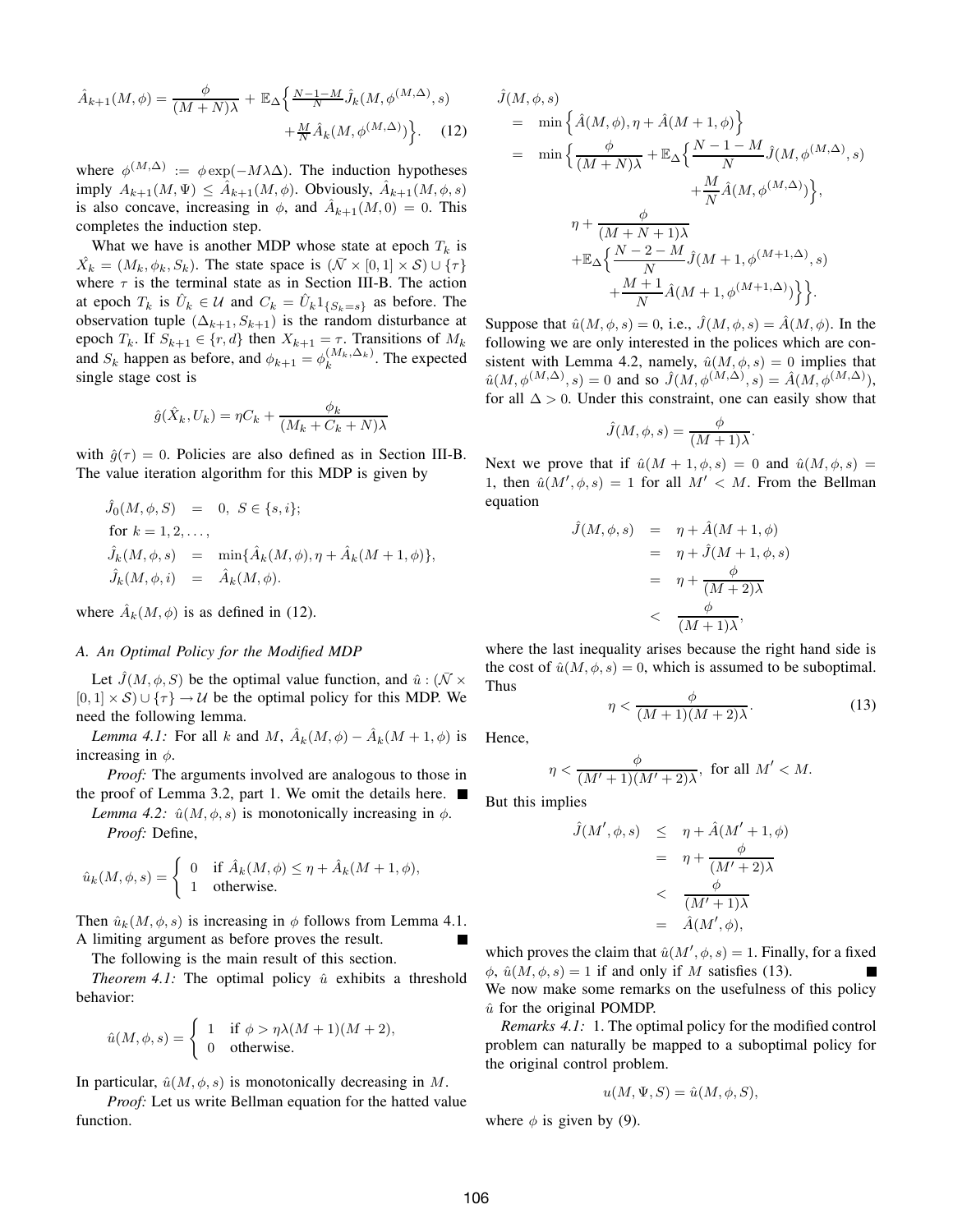

Fig. 2. Transition rate diagram for the CTMC. Though the diagram does not show all of them, the transition rate from any state  $(k, r)$  to  $\tau$  is  $(r + 1)\lambda$ .

2. Clearly  $J(M, \Psi, S) \leq$  $^{u}(M, \Psi, S)$ . Moreover,  $J^u(M, \Psi, S) \leq \hat{J}(M, \phi, S)$ , for all  $M, \Psi$  and S. This follows because  $J_k^{\pi}(M, \Psi, S) \leq \hat{J}_k^{\pi}(M, \phi, S)$  for all k and for any policy  $\pi \in \Pi$  (See (11)). We thus not only have a suboptimal policy for the original POMDP, but also an upper bound on the cost of this policy.

3. Neglia and Zhang [12] give the following optimal policy for *epidemic* relaying with complete information at all the nodes.

$$
\bar{u}(M) = \begin{cases} 1 & \text{if } (M+1)(M+2) < \frac{1}{\eta \lambda}, \\ 0 & \text{otherwise.} \end{cases}
$$

The above policy remains optimal even in the setting of twohop relaying with complete information at the source. This may be viewed as a special case of our setup with  $\phi = 1$ at every decision epoch. In this special case, the suboptimal policy derived in this paper, reduces to above policy.

#### V. NUMERICAL RESULTS

Here we study the performance of the suboptimal closed loop policy proposed in Section IV. First we evaluate the following two open loop schemes that do not exploit either the copying history or the source's beliefs.

1. The source copies to at most  $M$  susceptible relays. We optimize over  $M \in \{0, \ldots, N-1\}.$ 

2. The source copies to each susceptible relay it meets with probability  $\alpha$ . We optimize over  $\alpha \in [0, 1]$ .

We call these schemes POOL (partially observed open loop) 1 and POOL 2 respectively. In both schemes the source stops copying if it meets either a recovered relay or the destination. We also compare with the performance of the COMDP (closed loop control with complete information) studied in [12].

To start, let us consider that the source copies with probability  $\alpha$  to each of the first M susceptible relay it meets until it has met either a recovered relay or the destination. The

state of the network is represented by the tuple  $(K(t), R(t))$ where  $K(t) \in \{0, ..., M\}$  and  $R(t) \in \{0, ..., K(t)\}$  are the number of infected relays and the number of recovered relays respectively, by time  $t$ . As in Section III, when the source meets a recovered relay or the destination, the system enters in a terminal state  $\tau$ . Under the assumptions made in Section II,  $(K(t), R(t))$  is a finite-state, continuous time Markov chain (CTMC) with an absorbing state  $\tau$ . The transition rate diagram for the CTMC is shown in Figure 2. Though the diagram does not show all transitions to  $\tau$ , the transition rate from any state  $(k, r)$  to  $\tau$  is  $(r + 1)\lambda$ . In particular, let  $p(k, r)$ be the probability that the system visits state  $(k, r)$ . These probabilities are calculated recursively as follows.

$$
p(0,0) = 1,
$$
  
\n
$$
p(k,0) = \frac{p(k-1,0)(N-k)\alpha}{\alpha N + (1-\alpha)k}, 1 \le k \le M
$$
  
\n
$$
p(k,r) = \frac{p(k-1,r)(N-k)\alpha}{\alpha N + (1-\alpha)k} + \frac{p(k,r-1)(k-r+1)}{\alpha N + (1-\alpha)(k+1)},
$$
  
\n
$$
1 \le k < M, 1 \le r \le k,
$$
  
\n
$$
p(M,r) = \frac{p(M-1,r)(N-M)\alpha}{\alpha N + (1-\alpha)M} + \frac{p(M,r-1)(M-r+1)}{M+1},
$$
  
\n
$$
1 \le r \le M.
$$

Let  $K$  be the random number of infected relays before the system enters state  $\tau$ . Then

$$
\mathbb{E}\{\mathcal{E}_c\} = \sum_{k=0}^{M} Pr(K=k)\mathbb{E}\{\mathcal{E}_c|K=k\}
$$

$$
= \sum_{k=0}^{M-1} \sum_{r=0}^{k} \frac{p(k,r)(r+1)}{\alpha N + (1-\alpha)(k+1)}(k+1)
$$

$$
+ \sum_{r=0}^{M} \frac{p(M,r)(r+1)}{M+1}(M+1)
$$

Similarly let  $T_{kr}$  be the sojourn time in state  $(k, r)$  once the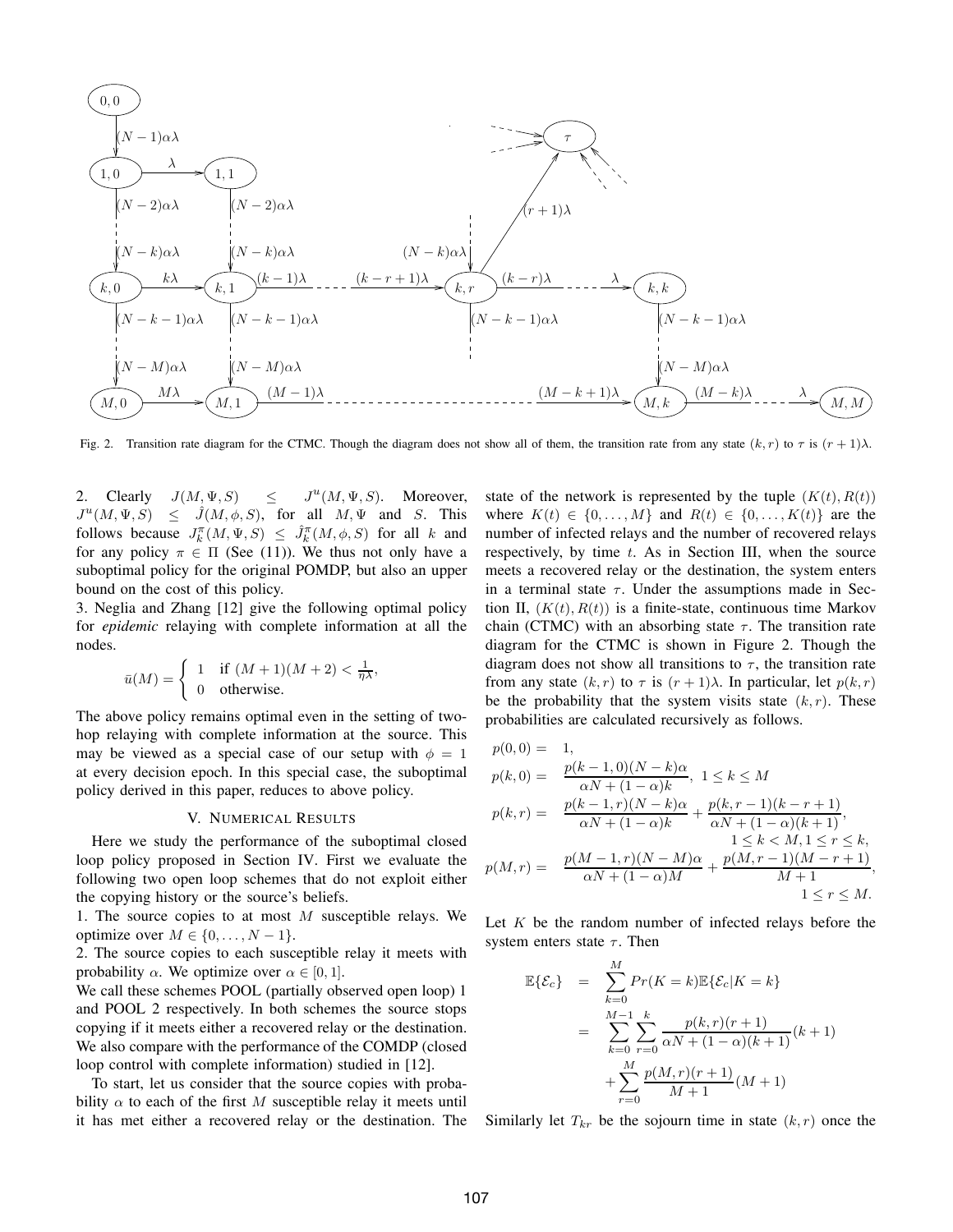

Fig. 3. Cost as a function of  $\lambda$ . The first set of plots is for the number of nodes  $N+1 = 51$  and  $\eta = 2$  while the second set of plots is for  $N+1 = 101$ and  $\eta = 1$ .

system enters  $(k, r)$ . Only  $T_{k0}$ s account for the delay. So

$$
\mathbb{E}\{T_d\} = \sum_{k=0}^{M} p(k,0) \mathbb{E}\{T_{k0}\}\
$$
  
= 
$$
\sum_{k=0}^{M-1} \frac{p(k,0)}{(\alpha N + (1-\alpha)(k+1))\lambda} + \frac{p(M,0)}{(M+1)\lambda}
$$

Define  $V(M, \alpha) := \mathbb{E} \{ T_d + \eta \mathcal{E}_c \}^3$  to be the cost associated with this system. Clearly, POOL 1 chooses  $M$  which minimizes  $V(M, 1)$  while POOL 2 chooses  $\alpha$  which minimizes  $V(N-1, \alpha)$ . Moreover, to study the problem with complete information one can define another terminal state

$$
\bar{\tau} := \tau \cup \{ (k, r) : 1 \le k \le M, 1 \le r \le k \}.
$$

Assume  $\overline{K}$  to be the number of infected relays before the system enters state  $\bar{\tau}$  and redefine  $\mathbb{E}\{\mathcal{E}_c\}$  as before.  $\mathbb{E}\{\mathcal{T}_d\}$ remains same. Let  $\bar{V}(M, 1)$  be the associated cost. Then the optimal control chooses M that minimizes  $\bar{V}(M, 1)$ . In Figure 3, we plot the optimal value of the modified problem as

<sup>3</sup>In the expressions of  $\mathbb{E}\{\mathcal{E}_c\}$  and  $\mathbb{E}\{\mathcal{T}_d\}$  the first summations on the right hand sides disappear if  $M = 0$ .

a function of  $\lambda$ . In view of Remark 4.1, part 2, this is an upper bound on the cost of original problem with the suboptimal policy. We also plot costs of COMDP and POOL 1. The two sets of plots are for  $N + 1 = 51$ ,  $\eta = 2$  and  $N + 1 = 101$ ,  $\eta = 1$ respectively. It is observed that the three policies perform close to each other and the suboptimal control marginally outperforms the open loop control.

#### VI. CONCLUSION

We studied optimal two-hop relaying problem in DTNs that employ an enhanced version of "immune" recovery scheme. In particular, we formulated the problem as a POMDP and characterized the optimal policy (Section III). We also derived a suboptimal policy (Section IV) in an explicit form. An optimal policy with complete information at the source gives the least cost among all the policies. On the other hand open loop policies that do not exploit either the copying history or the source's beliefs are likely to perform worse. We compared the performances of these policies and that of the proposed suboptimal policy. The costs of the COMDP and the open loop policy are close to each other implying that the performance gain of the closed loop control is not substantial. Furthermore, the more efficient recovery schemes, e.g., *immune tx* and *vaccine*, are also not likely to bring substantial performance gains.

#### ACKNOWLEDGMENTS

The authors would like to thank Eitan Altman for introducing them to the area of delay tolerant networks.

This project was supported by IFCPAR (Indo-French Center for the Promotion of Advanced Research), Project 4000-IT-1, and the INRIA Associates program DAWN (Distributed Algorithms for Wireless Networks).

#### APPENDIX A

#### PROOF OF PROPOSITION 3.1

*The only if part:* It is sufficient to consider  $\Psi^1$ ,  $\Psi^2$  which differ in only one, say *j*th coordinate. Let  $\Psi_j^1 < \Psi_j^2$ . Now, fix  $\mathcal{R}_1 \supset \mathcal{R}_2$ .

1) If  $j \in \mathcal{R}_2$  or  $j \notin \mathcal{R}_1$ ,  $\frac{\Phi^i(\mathcal{R}_1)}{\Phi^i(\mathcal{R}_2)}$  will be same for  $i = 1, 2$ . 2) If  $j \notin \mathcal{R}_2$  but  $j \in \mathcal{R}_1$ ,

$$
\frac{\Phi^1(\mathcal{R}_1)}{\Phi^1(\mathcal{R}_2)} = \frac{1-\Psi_j^1}{\Psi_j^1} > \frac{1-\Psi_j^2}{\Psi_j^2} = \frac{\Phi^2(\mathcal{R}_1)}{\Phi^2(\mathcal{R}_2)}.
$$

*The if part:* We prove this by contraposition. Consider  $\Psi^1$ ,  $\Psi^2$ and define  $\mathcal{R}_1, \mathcal{R}_2$  such that  $\Psi_j^1 > \Psi_j^2$  for all  $j \in \mathcal{R}_1$  and  $\Psi_j^2 > \Psi_j^1$  for all  $j \in \mathcal{R}_2$ . If  $\Psi^1 \nleq \Psi^2$  then  $\mathcal{R}_1 \neq \emptyset$ . We now argue that  $\Phi^1 \not\geq_{gr} \Phi^2$ . Indeed, it can be easily verified that

$$
\frac{\Phi^1(\mathcal{R}_1\cup\mathcal{R}_2)}{\Phi^1(\mathcal{R}_2)}<\frac{\Phi^2(\mathcal{R}_1\cup\mathcal{R}_2)}{\Phi^2(\mathcal{R}_2)}.
$$